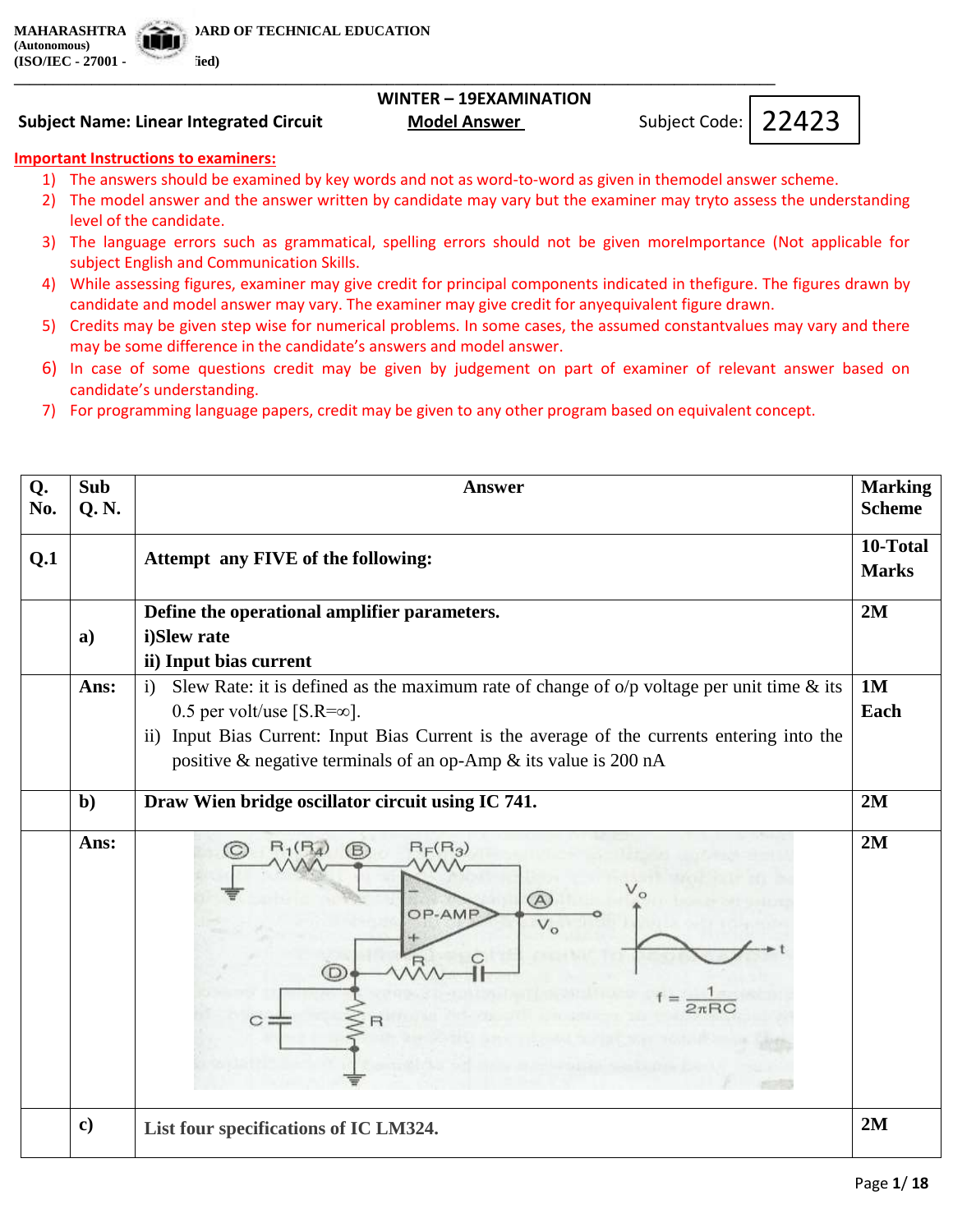**MARD OF TECHNICAL EDUCATION** 

|              | 1. Integrated with four Op-Amps in a single package                                                 | $\frac{1}{2}$ M |
|--------------|-----------------------------------------------------------------------------------------------------|-----------------|
| Ans:         | 2. Wide power supply Range                                                                          |                 |
|              | i) Singe supply $-3V$ to 32V                                                                        | Each            |
|              | ii) Dual supply $-\pm 1.5V$ to $\pm 16V$                                                            |                 |
|              | 3. Low Supply current – 700uA                                                                       |                 |
|              | Single supply for four op-amp operation enables reliable operation                                  |                 |
|              | 5. Operating ambient temperature $-0^{\circ}$ C to 70 <sup>°</sup> C                                |                 |
|              | 6. Soldering pin temperature $-260$ °C (for 10 seconds – prescribed)                                |                 |
|              |                                                                                                     |                 |
| d)           | State the four applications of an instrumentation amplifier.                                        | 2M              |
| Ans:         | The instrumentation amplifier can be used for other application such as                             | $1/2$ M         |
|              | 1. Electronic weighing machine scale                                                                | Each            |
|              | 2. Light, intensity meter                                                                           |                 |
|              | 3. Pressure monitoring $&$ controlling                                                              |                 |
|              | 4. Temperature monitoring and controlling.                                                          |                 |
|              | 5. Process Instrumentation in measurement of physical quantities.                                   |                 |
| $\mathbf{e}$ | State the four advantages of active filter over passive filter.                                     | 2M              |
| Ans:         | Advantages of active filter over passive filter:                                                    | $1/2$ M         |
|              | 1. Gain and frequency adjustment flexibility since the op-amp is able to providing                  |                 |
|              | gain; the input signal is not attenuated as in case of passive filters.                             | Each            |
|              | 2. Active filter is easier to tune or adjust as compare to passive filters.                         |                 |
|              | 3. No loading problem because active filter provides excellent isolation between                    |                 |
|              | individual stages due to high input impedance.                                                      |                 |
|              | 4. Active filters are small in size and less bulky (due to absence of "L") and rugged.              |                 |
|              | 5. Non floating input and output.                                                                   |                 |
| f            | Define roll of rate and order of filter.                                                            | 2M              |
| Ans:         | 1. Roll of rate is the rate of change of gain with frequency. Roll of rate is always measured in    | 2M              |
|              | dB/decade.                                                                                          |                 |
|              | 2. The roll of rate is called the order of the filter.                                              |                 |
|              | It depends on the rate at which filter's gain changes with frequency.                               |                 |
|              | For example:                                                                                        |                 |
|              | i) If roll off rate is $-20$ dB / decade or $+20$ dB / decade then the filter is of 1st order.      |                 |
|              | ii) If roll of rate is-40 dB / decade or +40 db / decade then the filter is of 2nd order and so on  |                 |
|              | State the function of following pins of IC 555                                                      |                 |
| $\bf{g}$     | <b>Threshhold</b><br>$\mathbf{i}$                                                                   | 2M              |
|              | <b>Discharge</b><br>$\mathbf{ii}$                                                                   |                 |
| Ans:         | Threshhold voltage- When positive going pulse is applied at this pin but it is more<br>$\mathbf{i}$ | 2M              |
|              | positive than reference voltage $(2/3$ vce) of upper comparator. Hence, $o/p$ of upper              |                 |
|              | comparator becomes high i.e. $S=0$ , $R=1$ . Due to this, flip-flop becomes reset that's why        |                 |
|              | $\overline{Q}$ =1 which goes to base of NPN transistor is ON & the external capacitor ct starts     |                 |
|              | discharging to transistor to words zero. At the same time, the o/p of timer goes low.               |                 |
|              | ii) Discharge- The external capacitor Ct is connected at this pin and capacitor discharge           |                 |
|              | through this pin                                                                                    |                 |
|              |                                                                                                     |                 |

| Q.2 | <b>Attempt any THREE of the following:</b> | 12-Total<br><b>Marks</b> |
|-----|--------------------------------------------|--------------------------|
|     |                                            |                          |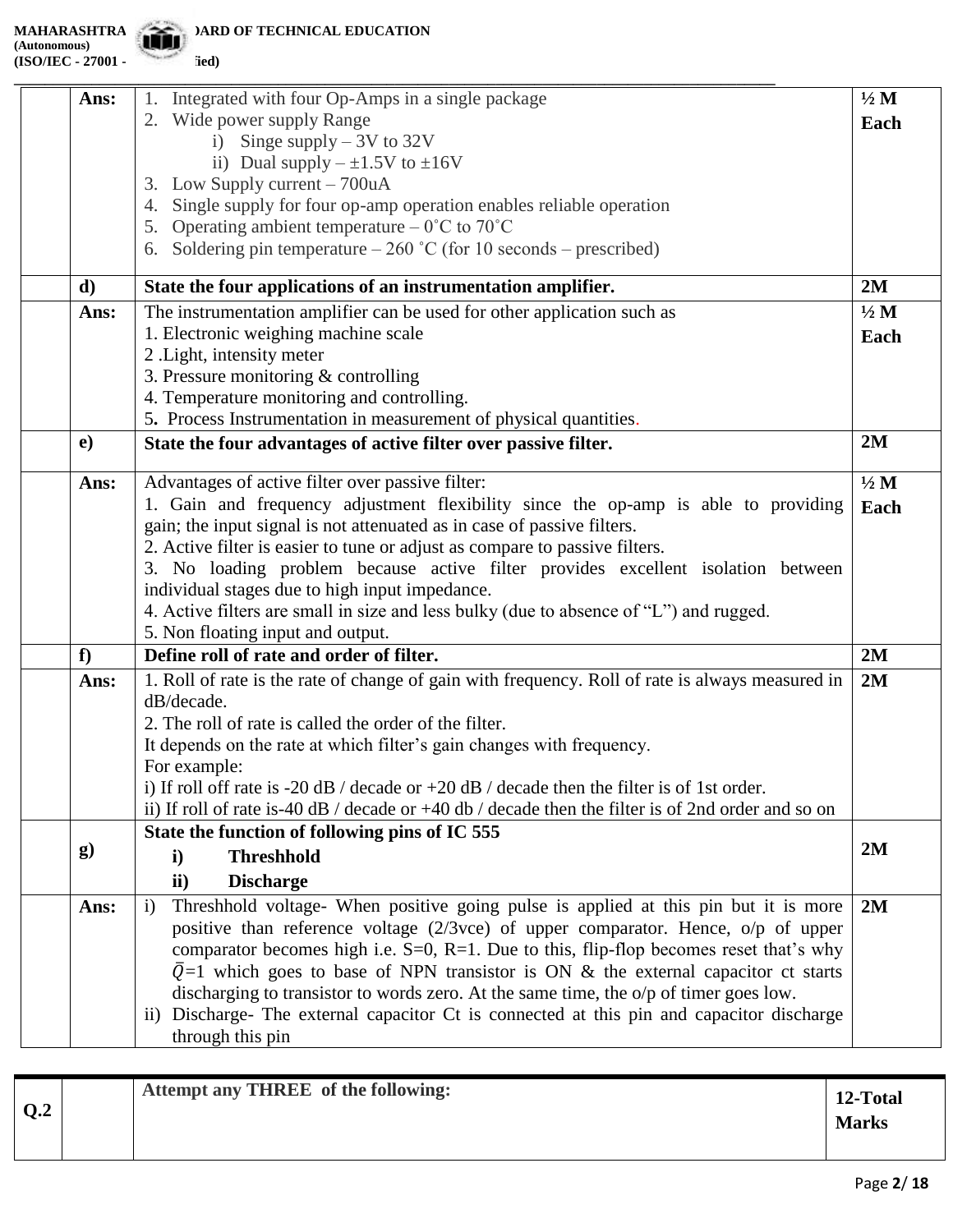**(Autonomous) (ISO/IEC - 27001 - 12013** 

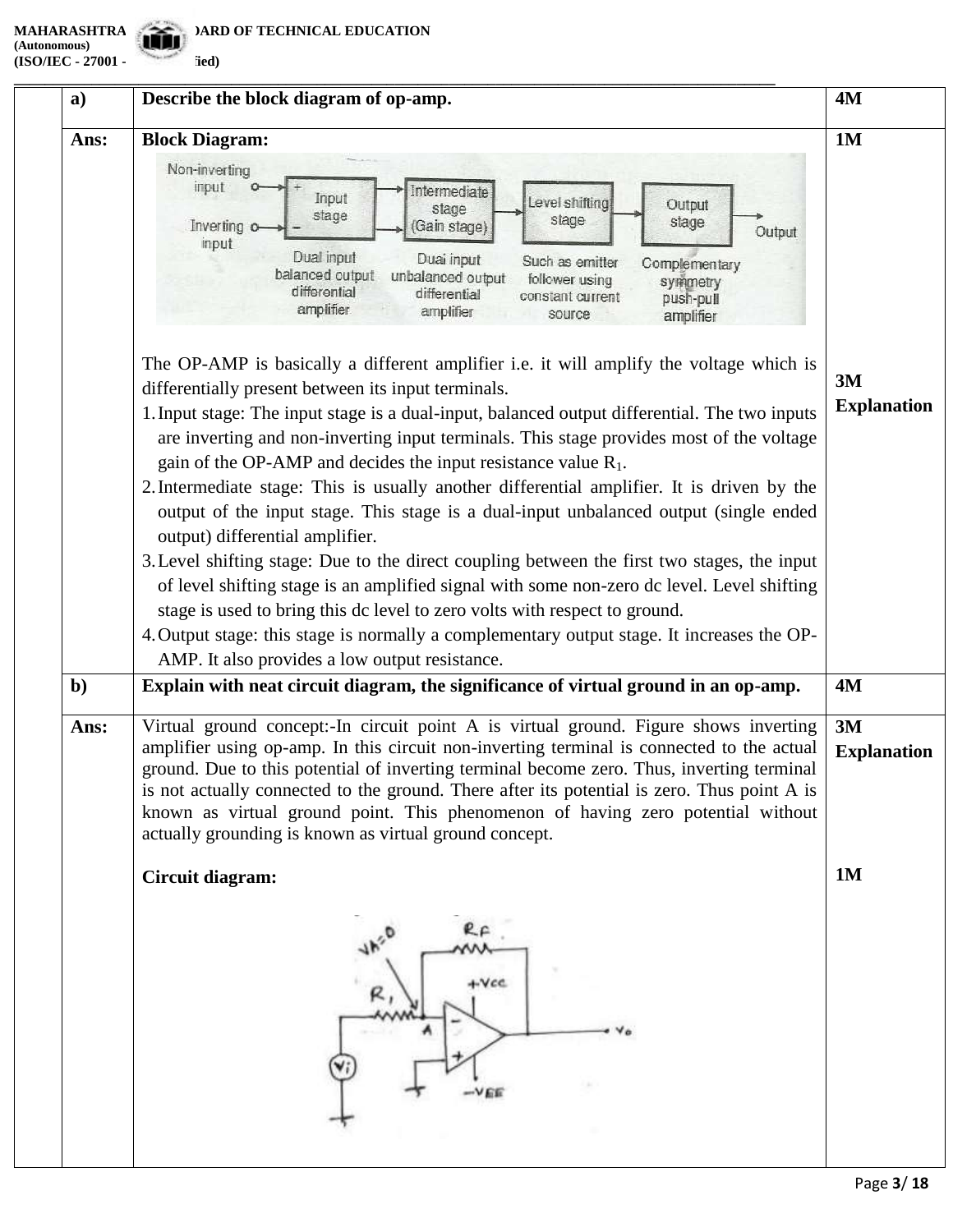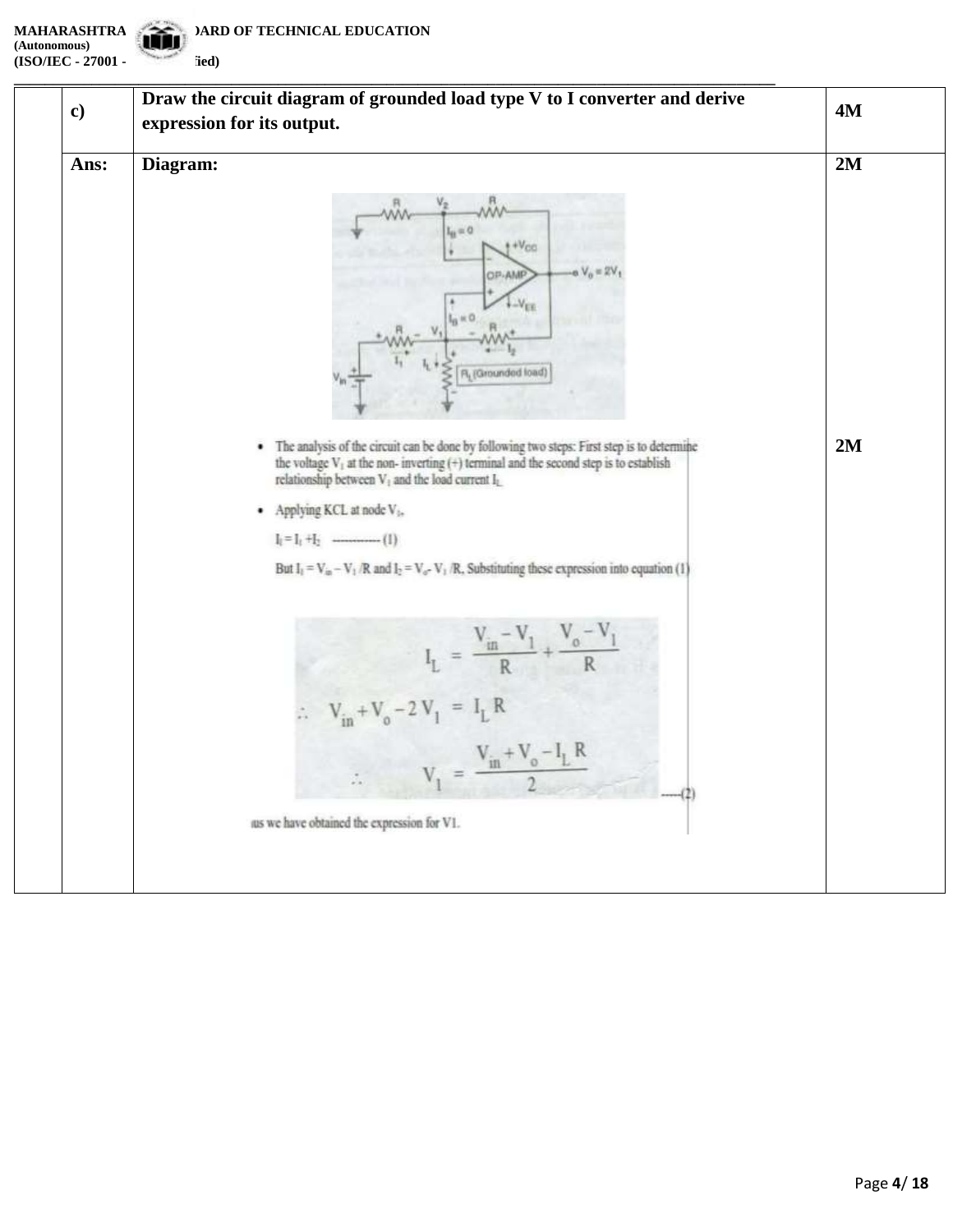**MAHARASHTRA STATE BOARD OF TECHNICAL EDUCATION (Autonomous) (ISO/IEC - 27001 - 2013 Certified)**

|     |              | · The OP- AMP is connected in the non- inverting mode. Therefore gain of the circuit is,                                                                                                                                                                                                                                                                                                                                                                                                                                                                                                                                                                                                                                                                                                                                                                     |                          |
|-----|--------------|--------------------------------------------------------------------------------------------------------------------------------------------------------------------------------------------------------------------------------------------------------------------------------------------------------------------------------------------------------------------------------------------------------------------------------------------------------------------------------------------------------------------------------------------------------------------------------------------------------------------------------------------------------------------------------------------------------------------------------------------------------------------------------------------------------------------------------------------------------------|--------------------------|
|     |              | $A_{\text{VF}} = 1 + \frac{R}{R} = 2.$                                                                                                                                                                                                                                                                                                                                                                                                                                                                                                                                                                                                                                                                                                                                                                                                                       |                          |
|     |              | The output voltage is given by,                                                                                                                                                                                                                                                                                                                                                                                                                                                                                                                                                                                                                                                                                                                                                                                                                              |                          |
|     |              | $V_{A} = A_{VF} \times V_{1} = 2V$                                                                                                                                                                                                                                                                                                                                                                                                                                                                                                                                                                                                                                                                                                                                                                                                                           |                          |
|     |              | Substituting V1 from equation (2) we get,                                                                                                                                                                                                                                                                                                                                                                                                                                                                                                                                                                                                                                                                                                                                                                                                                    |                          |
|     |              | $V_o = V_{in} + V_o - I_L$                                                                                                                                                                                                                                                                                                                                                                                                                                                                                                                                                                                                                                                                                                                                                                                                                                   |                          |
|     |              | $IL R = Vin$                                                                                                                                                                                                                                                                                                                                                                                                                                                                                                                                                                                                                                                                                                                                                                                                                                                 |                          |
|     |              |                                                                                                                                                                                                                                                                                                                                                                                                                                                                                                                                                                                                                                                                                                                                                                                                                                                              |                          |
|     | $\mathbf{d}$ | Sketch the astable multivibrator using IC 555 and explain it.                                                                                                                                                                                                                                                                                                                                                                                                                                                                                                                                                                                                                                                                                                                                                                                                | 4M                       |
|     | Ans:         | Circuit:                                                                                                                                                                                                                                                                                                                                                                                                                                                                                                                                                                                                                                                                                                                                                                                                                                                     | 2M                       |
|     |              | $+V_{CC}$<br>$R_A$<br>out<br>555<br>$R_B$<br>$c =$<br>When the flip-flop is set, $Q$ is high which drives the transistor $Qd$ in saturation and the<br>capacitor gets discharged. Now the capacitor voltage is nothing but the trigger voltage. So<br>while discharging, when it becomes less than 1/3<br>$V_{cc}$ , comparator 2 output goes high. This resets the flip-flop hence Q goes low and Q goes<br>high.<br>The low Q makes the transistor off. Thus capacitor starts charging through the resistances<br>$R_A$ , R <sub>B</sub> and V <sub>cc</sub> . As total resistance in the charging path is $(R_A + R_B)$ , the charging time<br>constant is $(R_A + R_B)$ C.                                                                                                                                                                               | 2M<br><b>Explanation</b> |
|     |              | Now the capacitor voltage is also a threshold voltage. While charging, capacitor voltage<br>increases i.e. the threshold voltage increases. When it exceeds $2/3$ V <sub>cc</sub> , then the<br>comparator 1 output goes high which sets the flip-flop. The flip-flop output Q becomes<br>high and output at pin 3 i.e. Q becomes low. High Q drives transistor $Q_d$ in saturation and<br>capacitor starts discharging through resistance $R_8$ and transistor $Q_d$ . Thus the discharging<br>time constant is $R_B C$ . When capacitor voltage becomes less than 1/3 $V_{cc}$ , comparator 2<br>output goes high, resetting the flip-flop. This cycle repeats.<br>Thus, when capacitor is charging, output is high while when it is discharging the output is<br>low. The output is a rectangular wave. The capacitor voltage is exponentially rising and |                          |
|     |              | falling.                                                                                                                                                                                                                                                                                                                                                                                                                                                                                                                                                                                                                                                                                                                                                                                                                                                     |                          |
| Q.3 |              | Attempt any THREE of the following:                                                                                                                                                                                                                                                                                                                                                                                                                                                                                                                                                                                                                                                                                                                                                                                                                          | 12-Total<br><b>Marks</b> |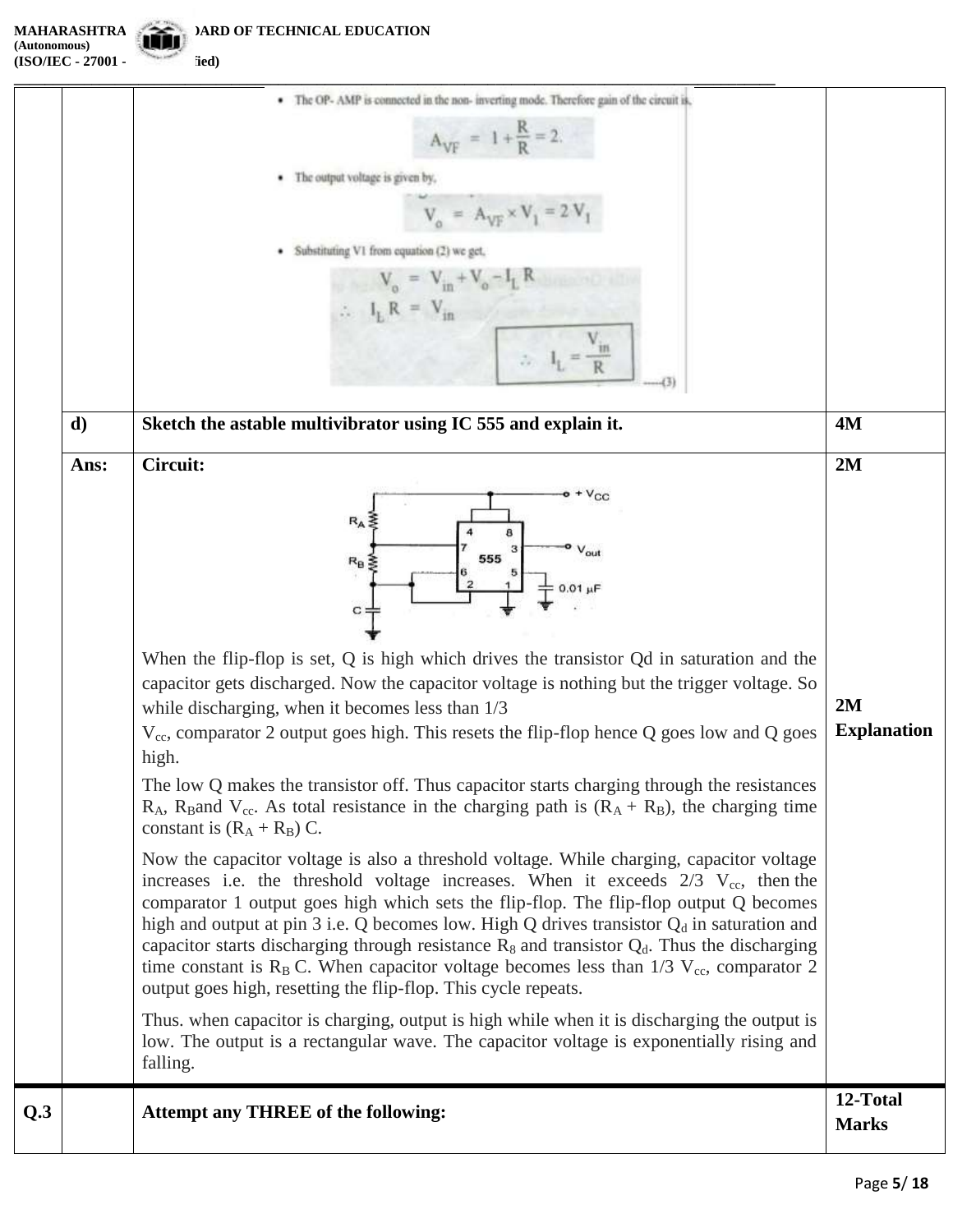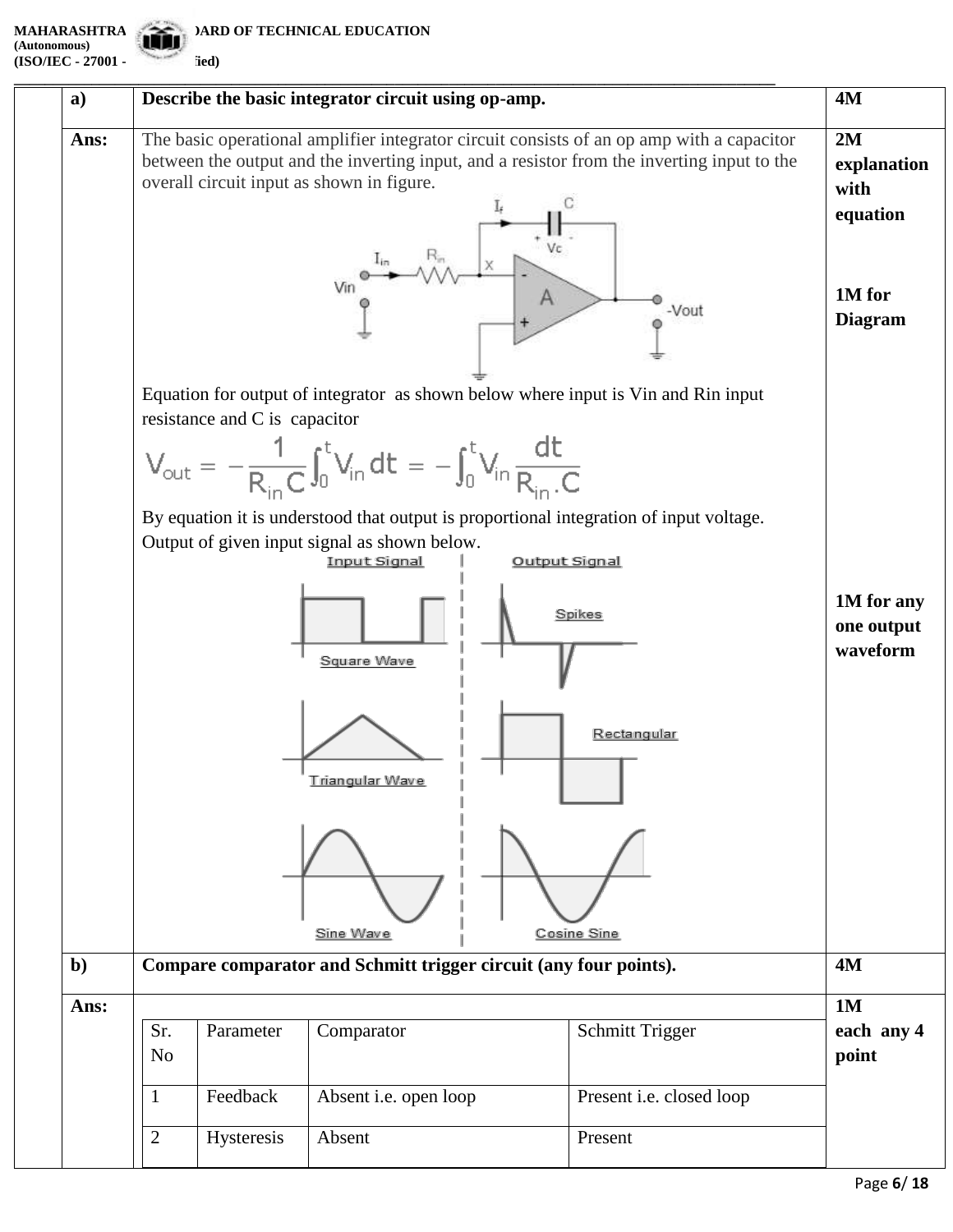**\_\_\_\_\_\_\_\_\_\_\_\_\_\_\_\_\_\_\_\_\_\_\_\_\_\_\_\_\_\_\_\_\_\_\_\_\_\_\_\_\_\_\_\_\_\_\_\_\_\_\_\_\_\_\_\_\_\_\_\_\_\_\_\_\_\_\_\_\_\_\_\_\_\_\_\_\_\_\_\_\_\_\_\_\_\_\_\_\_\_\_\_\_\_\_\_\_\_** One TWO (UTP and LTP) 3 Number of reference 4 Application Zero crossing detector, Level Sine wave to Square wave detector generator, pulse counter 5 Definition Comparator compare two signal Schmitt trigger is inverting one is called reference and comparator with positive other is called input signal feedback 6 Noise Low More Margin 7 Level single Double 8 Diagram Positive power supply ķя, Ou v. **c) Design a first order low pass filter at a cut off frequency 12KHz with pass band gain 4M '2'(assume C=0.01µF) Ans:**  $F_h = 12Khz, A_f = 2$ **2 M Resistor for**   $A_f=1 + R_f/R_1$ **feedback**   $2= 1 + R_f/R_1$  $R_2/R_1 = 1$ **( 1M for**  Assume  $R_f = 10K = R_1$ **formula)** Fh=  $1/2\pi RC$ **2M for**   $12K=1/2\pi RC$ **Resistor of**  R=1/2πX 12KX.01µF **cut off**  R=1.326 KΩ Actual value (1.2 KΩ) **frequency ( 1 for formula) Circuit Diagram:** Low Pass Amplification Filter Stage **Sow**  $=1.2$ <sub>kequencies</sub> R Av high frequencies Vin C M Vout  $Rf = 10K$ 

 $\geqslant$  10K

R1

 $.01uF$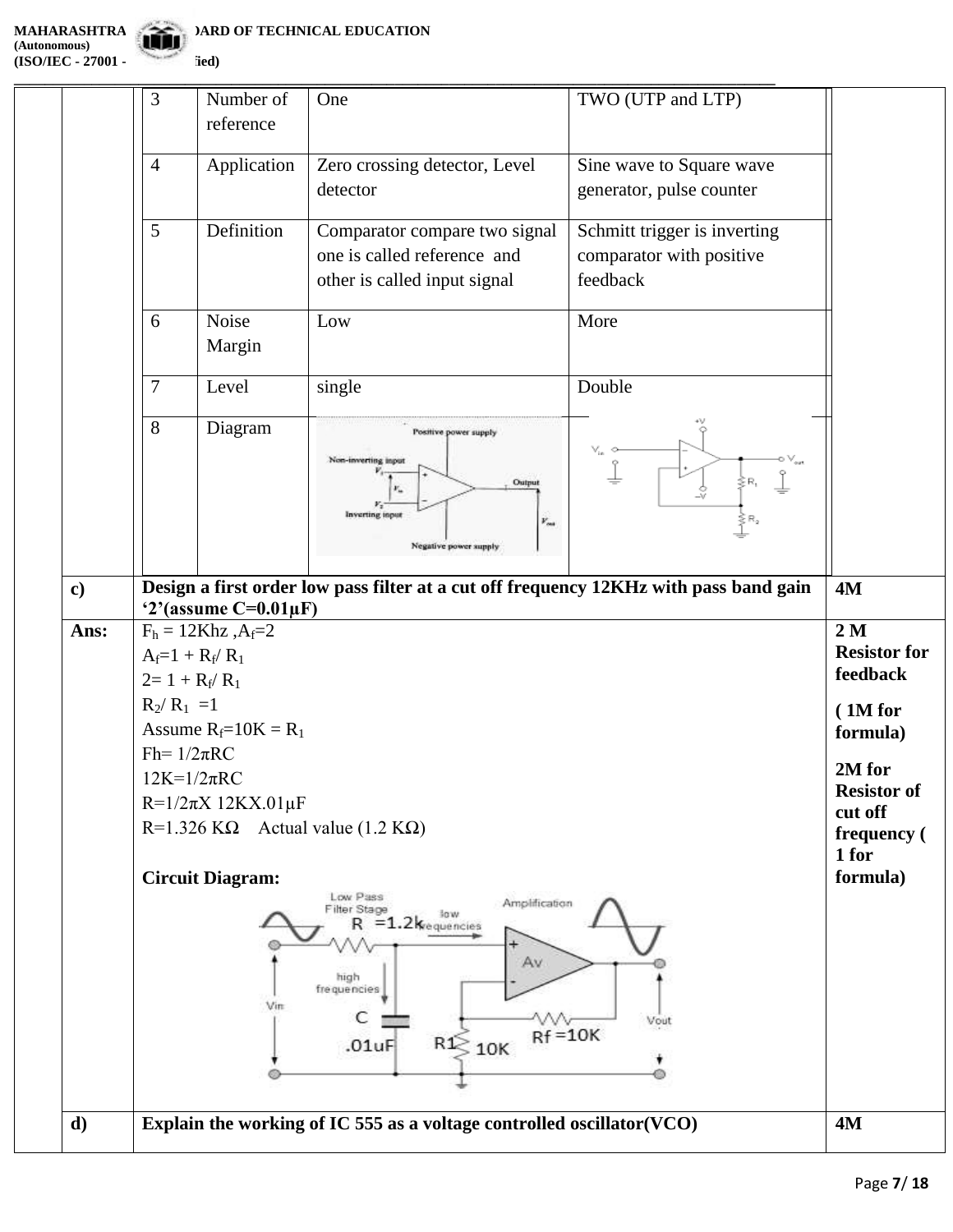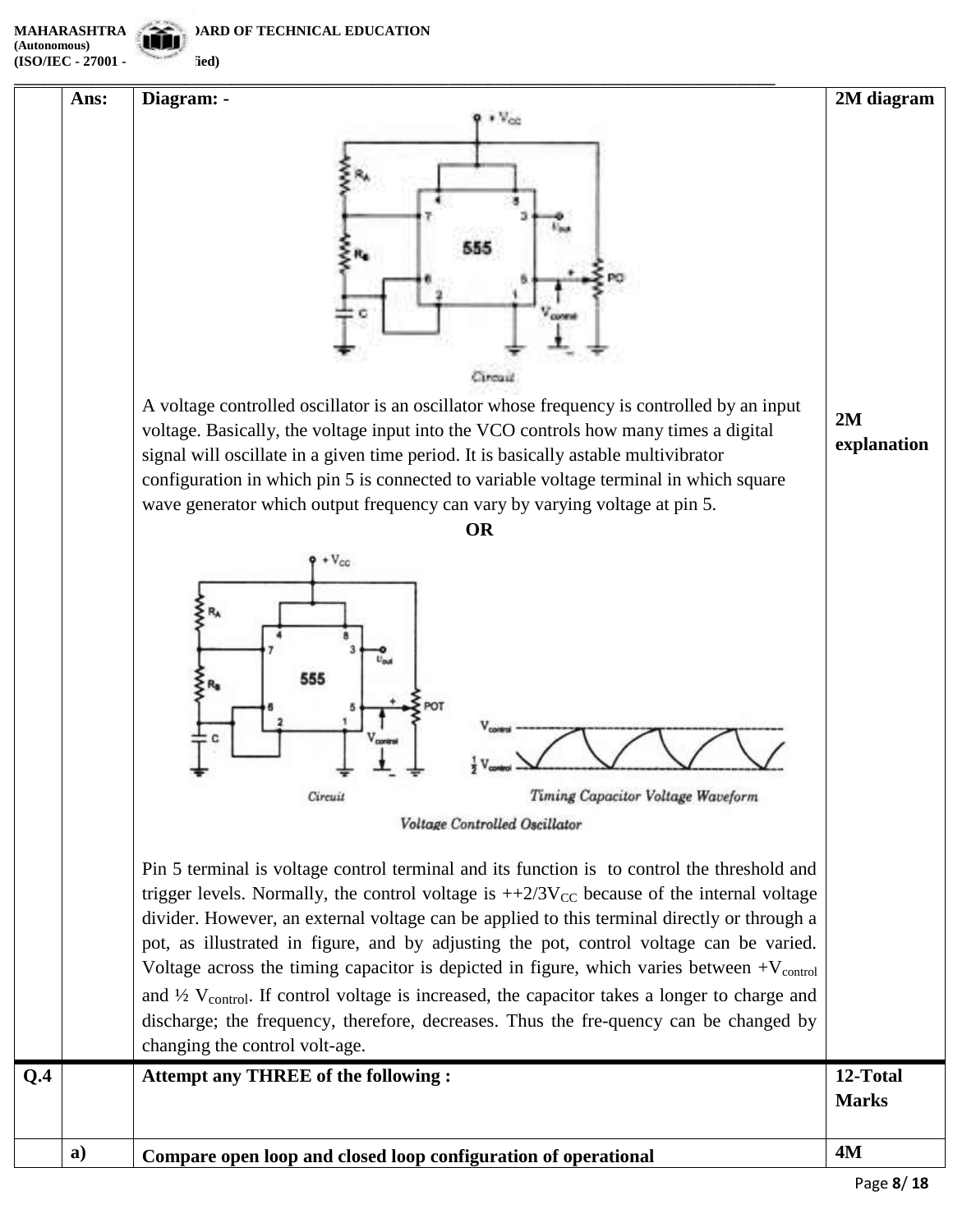**\_\_\_\_\_\_\_\_\_\_\_\_\_\_\_\_\_\_\_\_\_\_\_\_\_\_\_\_\_\_\_\_\_\_\_\_\_\_\_\_\_\_\_\_\_\_\_\_\_\_\_\_\_\_\_\_\_\_\_\_\_\_\_\_\_\_\_\_\_\_\_\_\_\_\_\_\_\_\_\_\_\_\_\_\_\_\_\_\_\_\_\_\_\_\_\_\_\_**

|                                                                                                                                              | Parameter              |                                                                         |                                                                                                  | <b>4M</b>                                                                                                                     |  |
|----------------------------------------------------------------------------------------------------------------------------------------------|------------------------|-------------------------------------------------------------------------|--------------------------------------------------------------------------------------------------|-------------------------------------------------------------------------------------------------------------------------------|--|
|                                                                                                                                              |                        |                                                                         |                                                                                                  |                                                                                                                               |  |
| $\overline{2}$                                                                                                                               | Voltage<br>Gain        | High ideally infinite                                                   | Low                                                                                              |                                                                                                                               |  |
| 3                                                                                                                                            | Gain<br>control        | Not possible                                                            | possible                                                                                         |                                                                                                                               |  |
| $\overline{4}$                                                                                                                               | Input<br>Resistance    | No change or Cannot Control                                             | Can Control by adjusting<br>feedback component                                                   |                                                                                                                               |  |
| 5                                                                                                                                            | Output<br>Resistance   | No change or Cannot Control                                             | Can Control by adjusting<br>feedback component                                                   |                                                                                                                               |  |
| 6                                                                                                                                            | Bandwidth              | No change or Cannot Control                                             | Can Control by adjusting<br>feedback component                                                   |                                                                                                                               |  |
| $\overline{7}$                                                                                                                               | Offset<br>voltage      | No change or Cannot Control                                             | Can Control by adjusting<br>feedback component                                                   |                                                                                                                               |  |
| 8                                                                                                                                            | Application            | Comparator                                                              | All application circuit such as<br>amplifier, oscillator, filter ,adder<br>subtract or and so on |                                                                                                                               |  |
| 9                                                                                                                                            | Stability              | unstable                                                                | stable                                                                                           |                                                                                                                               |  |
|                                                                                                                                              |                        |                                                                         |                                                                                                  | <b>4M</b>                                                                                                                     |  |
|                                                                                                                                              |                        |                                                                         |                                                                                                  | 2M                                                                                                                            |  |
| $T_2$<br>$\circ$<br>As per virtual ground concept $V_n = V_p = Vi$<br>Where Vn is node voltage at inverting terminal and Vi is input voltage |                        |                                                                         |                                                                                                  |                                                                                                                               |  |
|                                                                                                                                              |                        |                                                                         |                                                                                                  | <b>Explanation</b>                                                                                                            |  |
|                                                                                                                                              | Sr. No<br>$\mathbf{1}$ | Feedback<br>Diagram:<br>$Vn=Vi=R_1 X I_1$<br>Vo= $Rf X I_2 + R_1 X I_1$ | amplifier(any four points)<br>Open Loop Configuration<br>Absent<br>expression for its gain.      | Closed loop configuration<br>Present<br>Sketch the circuit diagram of closed loop non-inverting amplifier and derive<br>$R_F$ |  |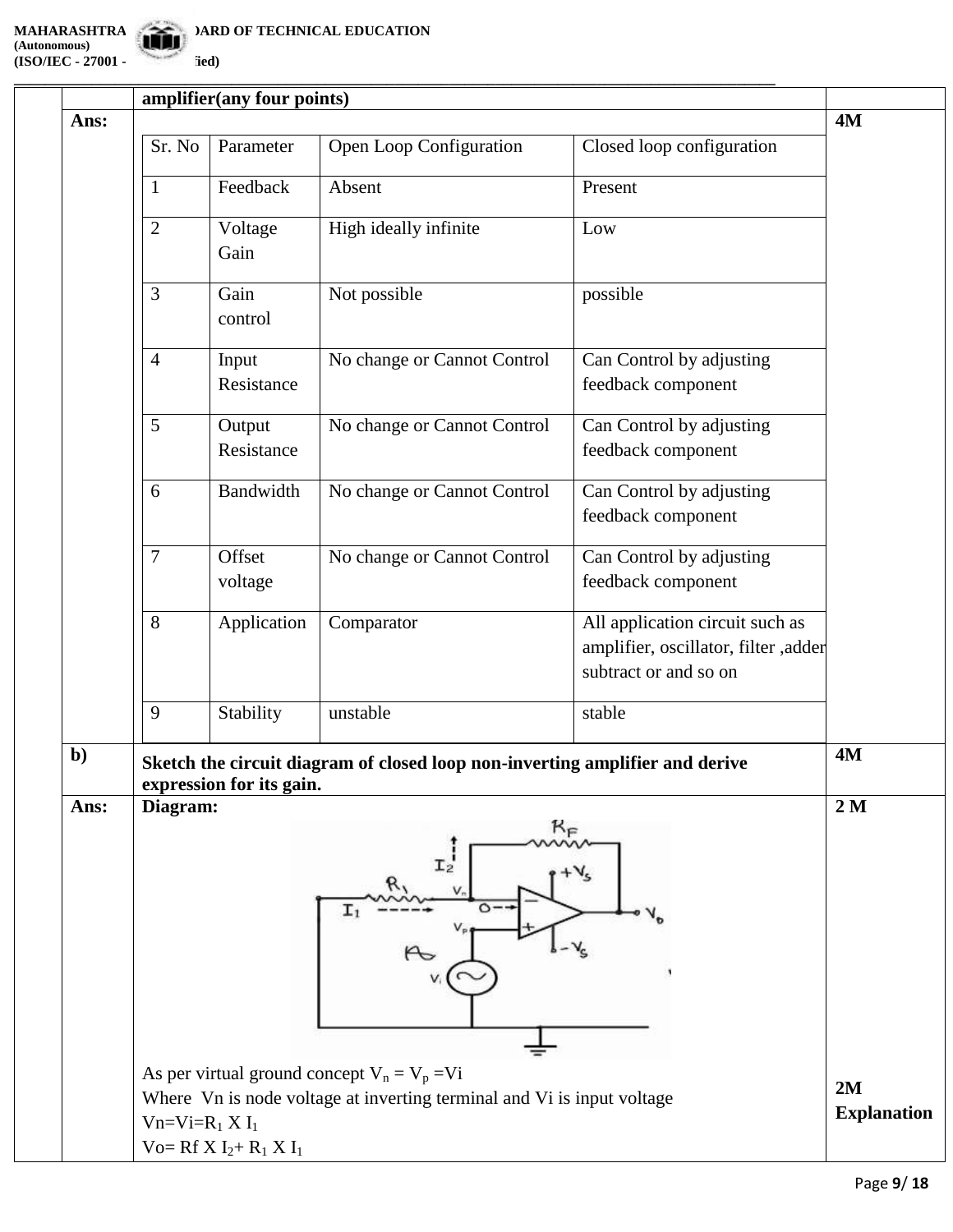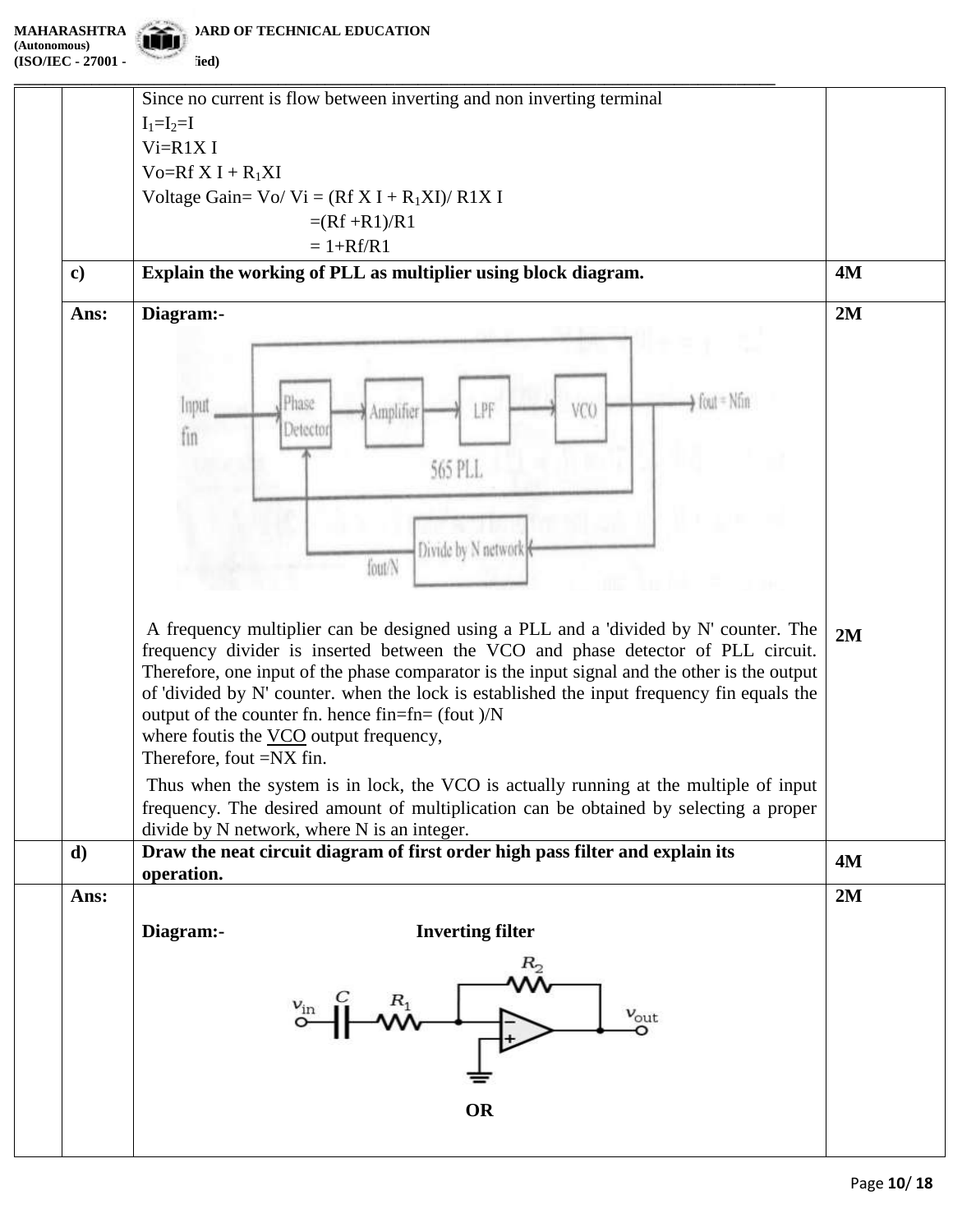**(Autonomous) (ISO/IEC - 27001 - 2013** fied)

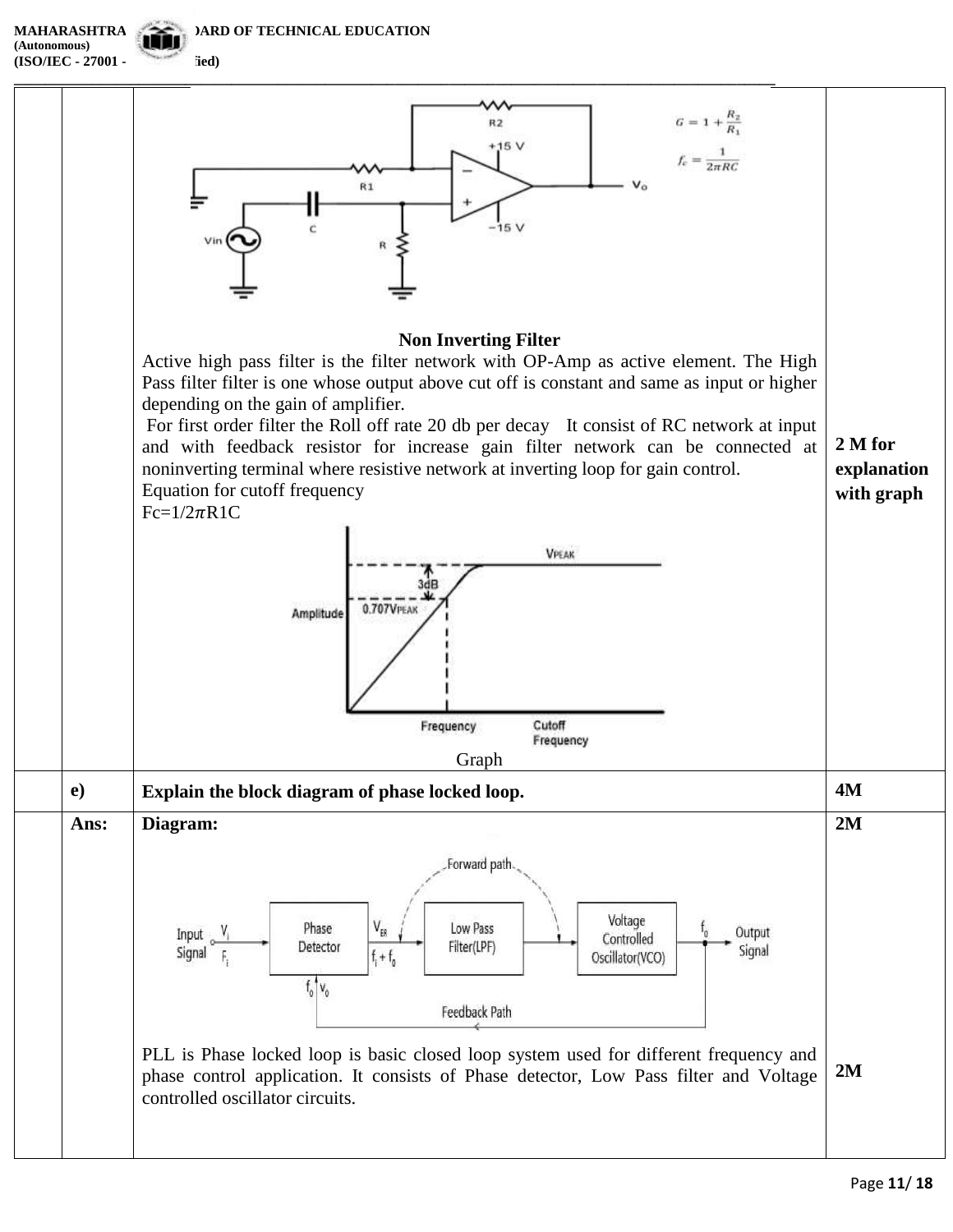|     |      | <b>Phase Detector:</b><br>The input signal 'Vi' with an input frequency 'Fi' is conceded by a phase detector.<br>Basically the phase detector is a comparator that compares the input frequency fi through<br>the feedback frequency fo. The output of the phase detector is $(f_i + f_0)$ which is a DC<br>voltage.<br><b>Low Pass Filter:</b><br>The out of the phase detector, i.e., DC voltage is input to the low pass filter (LPF); it<br>removes the high-frequency noise and produces a steady DC level, i.e., Fi-Fo. The Vf is<br>also a dynamic characteristic of the PLL<br>VCO:<br>The output of the low pass filter, i.e., DC level is passed on to the VCO. The input signal<br>is directly proportional to the output frequency of the VCO (fo). The input and output<br>frequencies are compared and adjusted through the feedback loop until the output<br>frequency is equal to the input frequency. Hence, the PLL works like free running,<br>capture, and phase lock.                                                                                                                                                                            |                                                             |
|-----|------|-----------------------------------------------------------------------------------------------------------------------------------------------------------------------------------------------------------------------------------------------------------------------------------------------------------------------------------------------------------------------------------------------------------------------------------------------------------------------------------------------------------------------------------------------------------------------------------------------------------------------------------------------------------------------------------------------------------------------------------------------------------------------------------------------------------------------------------------------------------------------------------------------------------------------------------------------------------------------------------------------------------------------------------------------------------------------------------------------------------------------------------------------------------------------|-------------------------------------------------------------|
| Q.5 |      | Attempt any TWO of the following                                                                                                                                                                                                                                                                                                                                                                                                                                                                                                                                                                                                                                                                                                                                                                                                                                                                                                                                                                                                                                                                                                                                      | 12<br><b>Total Marks</b>                                    |
|     | (a)  | Explain the function of sample and hold circuit by using op-amp.                                                                                                                                                                                                                                                                                                                                                                                                                                                                                                                                                                                                                                                                                                                                                                                                                                                                                                                                                                                                                                                                                                      | 6M                                                          |
|     | Ans: | Input<br>Output<br>asic sample<br>buffer<br>buffer<br>$+V_{CC}$<br>$+V_{CC}$<br><b>MOSFET</b><br>$A_{2}$<br>V <sub>o</sub> Output<br>$A_{1}$<br>G<br>Contro<br>voltage<br>The n-channel MOSFET is driven by a control voltage VC acts as a switch. The control<br>voltage VC is applied to the gate of the MOSFET. The circuit diagram can be split into<br>three stages. First stage is the voltage follower second one is the switch and capacitor and<br>the third one is a gain the voltage follower. When VC is high the MOSFET turns on and<br>acts like a closed switch. This is sampling mode. The capacitor charges through the<br>MOSFET to the instantaneous input voltage. As soon as VC=0 the MOSFET turns off<br>and the capacitor is disconnected from OPMP1 output. Capacitor cannot discharge<br>through amplifier A2 due to its high impedance. Thus this is the hold mode in which the<br>capacitor holds the latest sample value. The time period during which the voltage across<br>capacitor is equal to input voltage is called sample period. The time period during which<br>the voltage across capacitor is constant is called Hold period. | <b>Circuit</b><br>diagram-3M<br><b>Explanation</b><br>$-3M$ |
|     | (b)  | Explain the circuit diagram of logarithmic amplifier using op-amp.                                                                                                                                                                                                                                                                                                                                                                                                                                                                                                                                                                                                                                                                                                                                                                                                                                                                                                                                                                                                                                                                                                    | 6M                                                          |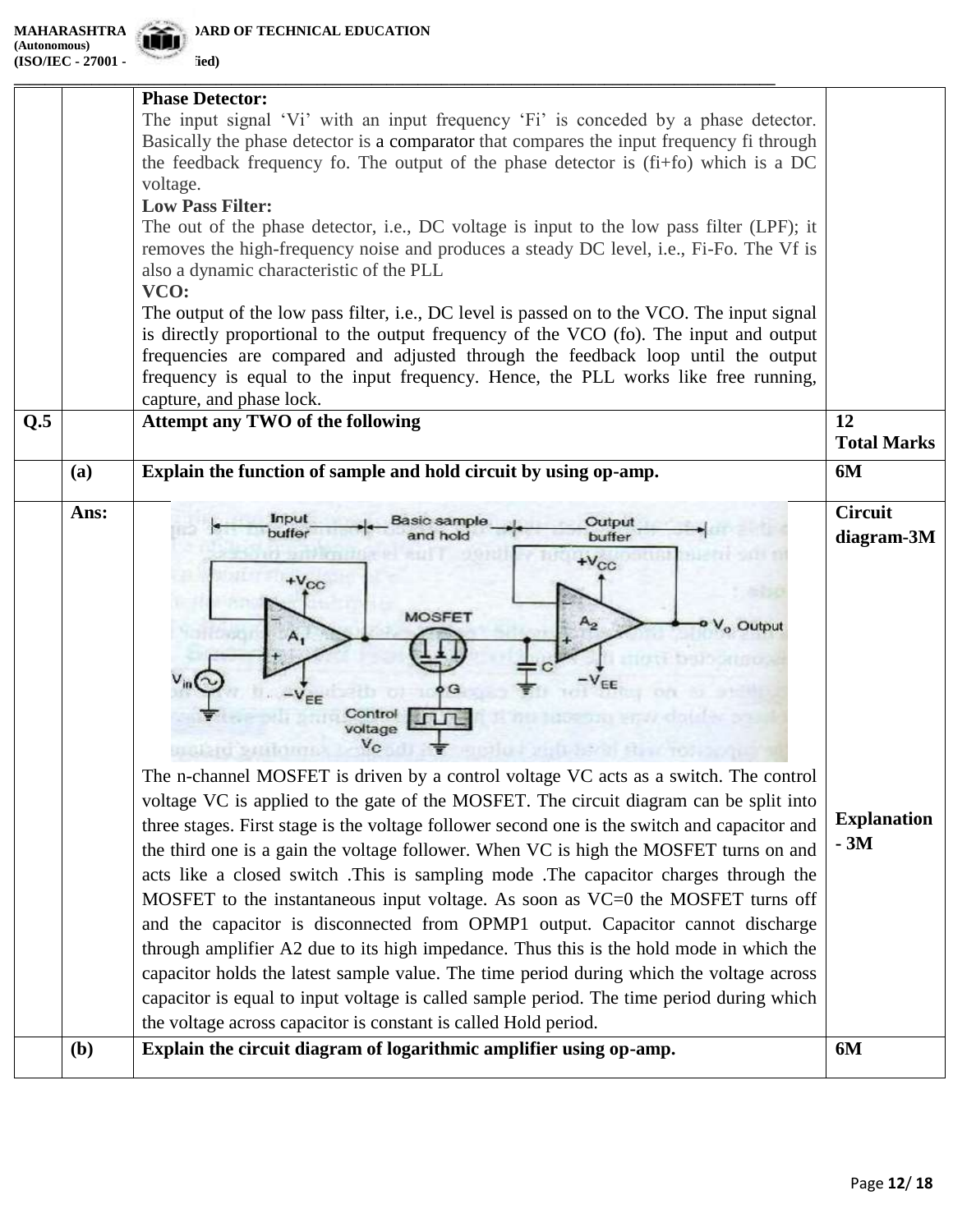**(Autonomous) (ISO/IEC - 27001 - fied)** 

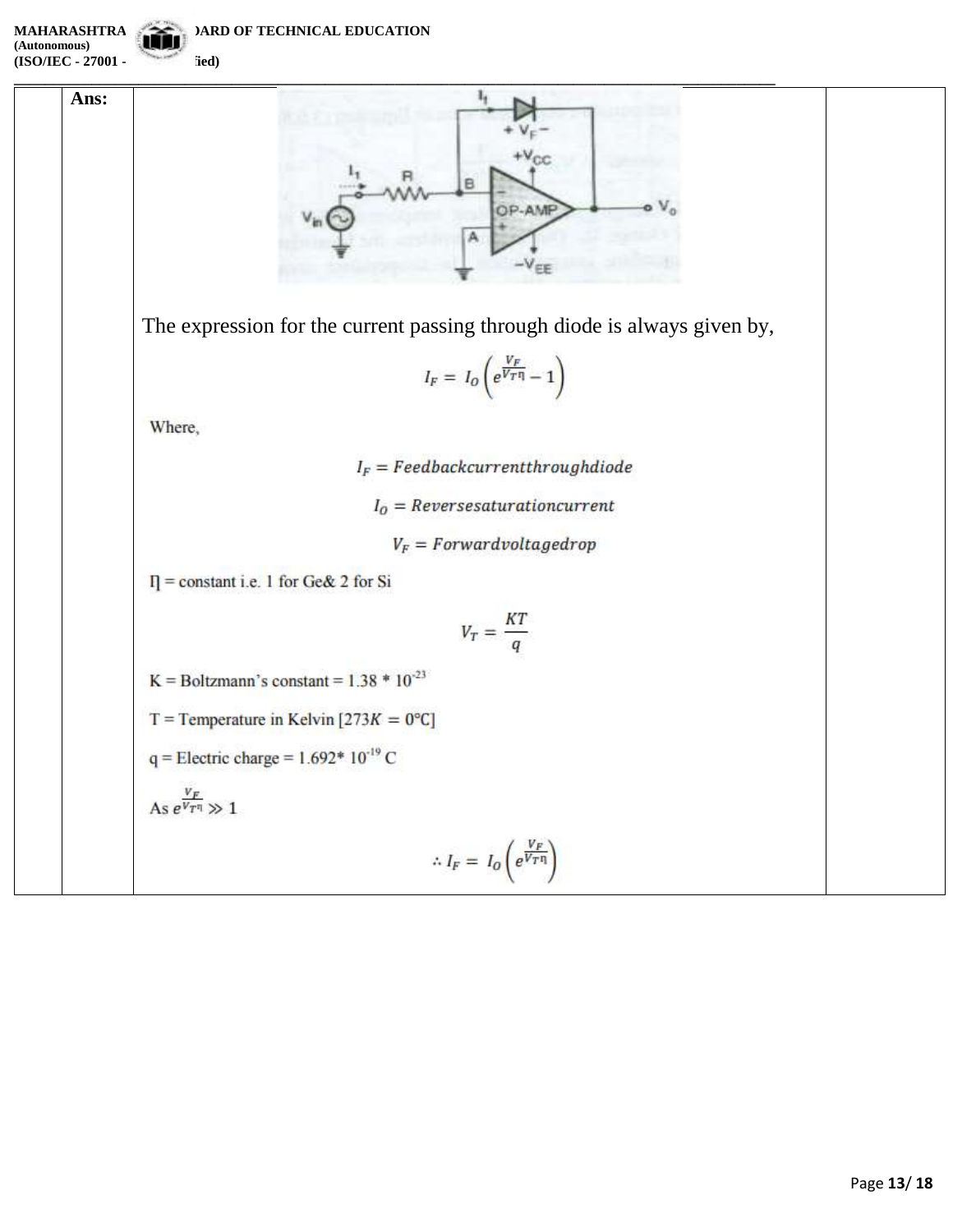$$
(ISO/IEC - 27001 -
$$
field)

$$
\frac{I_F}{I_O} = \left(e^{\frac{V_F}{V_T \eta}}\right)
$$

Taking natural log on both side,

$$
log_e \left(e^{\frac{V_F}{V_T \eta}}\right) = log_e \left(\frac{I_F}{I_O}\right)
$$

$$
\frac{V_F}{\eta V_T} log_e e = log_e \left(\frac{I_F}{I_O}\right)
$$

Ì

As  $log_e e = 1$ 

$$
\therefore \frac{V_F}{\eta V_T} = \log_e \left(\frac{I_F}{I_O}\right)
$$

Now from figure,

$$
V_F = V_B - V_C
$$

 $V_F = -V_0$  (Since  $V_B = 0$  from virtual ground concept)

$$
-V_F = V_G
$$

Now apply KCL at node B,

$$
I_1 = I_B + I_F
$$

$$
\therefore I_1 = I_F
$$

$$
\therefore \frac{V_i - V_B}{R_i} = I_F
$$

 $\therefore I_F = \frac{v_i}{R_i}(\text{Since } V_B = 0 \, from virtual ground concept)$ Put this into eqn 2

$$
V_O = -\eta V_T \log_e \left(\frac{V_i}{R_i I_O}\right)
$$

 $\therefore V_O \propto log_eV_i$ 

**(c) Sketch the circuit diagram of active wide band reject filter and explain it. 6M**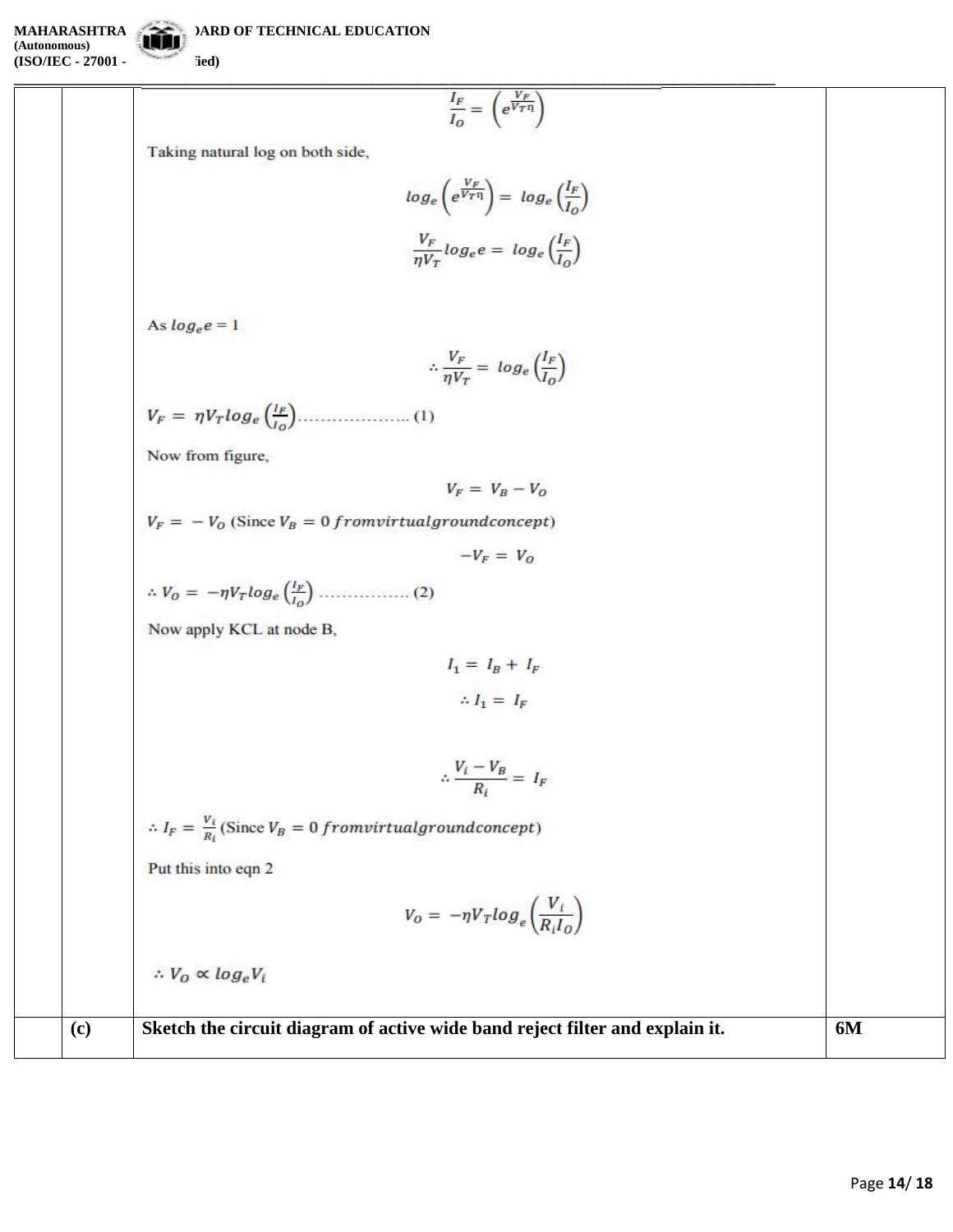**(Autonomous)**

**(ISO/IEC - 27001 - 27001** fied)



**Marks**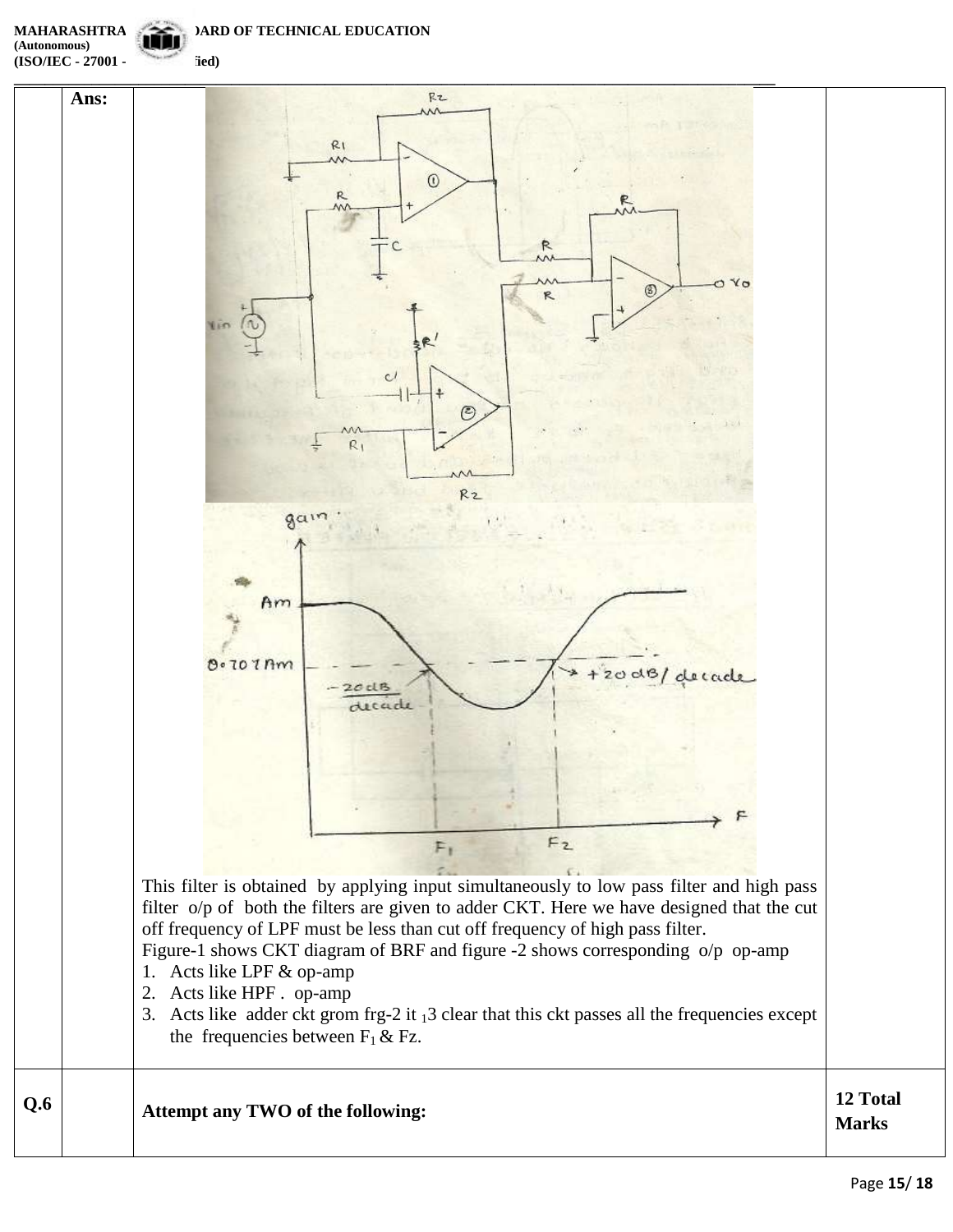**(Autonomous) (ISO/IEC - 27001 - 2013 Certified)**

| (a)  | 6M                                                                                                                                                                                                                                                                                                                                                                                                                                                                                     |                                                                       |
|------|----------------------------------------------------------------------------------------------------------------------------------------------------------------------------------------------------------------------------------------------------------------------------------------------------------------------------------------------------------------------------------------------------------------------------------------------------------------------------------------|-----------------------------------------------------------------------|
| Ans: | Inverting Amplifier using Op-Amp:<br><b>Circuit Diagram:</b><br>$V_{CC}$<br>Vin o<br>$-VFE$<br>Derivation for gain:<br>Apply KCL at node A, we get<br>$I_1 = I_F + I_B$ -----(1)<br>But ideally Input impedance of op amp is infinite,<br>Therefore<br>$I_B=0$<br>$I_1 \cong I_F$<br>$\frac{Vin-V2}{R1} = \frac{V2-Vo}{RF}$<br>According to virtual ground condition,<br>$V1 = V2 = 0$<br>$\frac{Vin}{R1} = \frac{-Vo}{RF}$<br>$V_o = -\left(\frac{R_F}{R_1}\right) V_{in}$ -------(2) | Diagram-<br>3M<br><b>Derivation</b><br>of output<br>expression-<br>3M |
| (b)  | Where, Av is closed voltage gain<br>Explain Schmitt trigger circuit using Op-amp and how UTP and LTP are calculated.                                                                                                                                                                                                                                                                                                                                                                   | 6M                                                                    |
| Ans: | Diagram:                                                                                                                                                                                                                                                                                                                                                                                                                                                                               | 2M                                                                    |
|      |                                                                                                                                                                                                                                                                                                                                                                                                                                                                                        |                                                                       |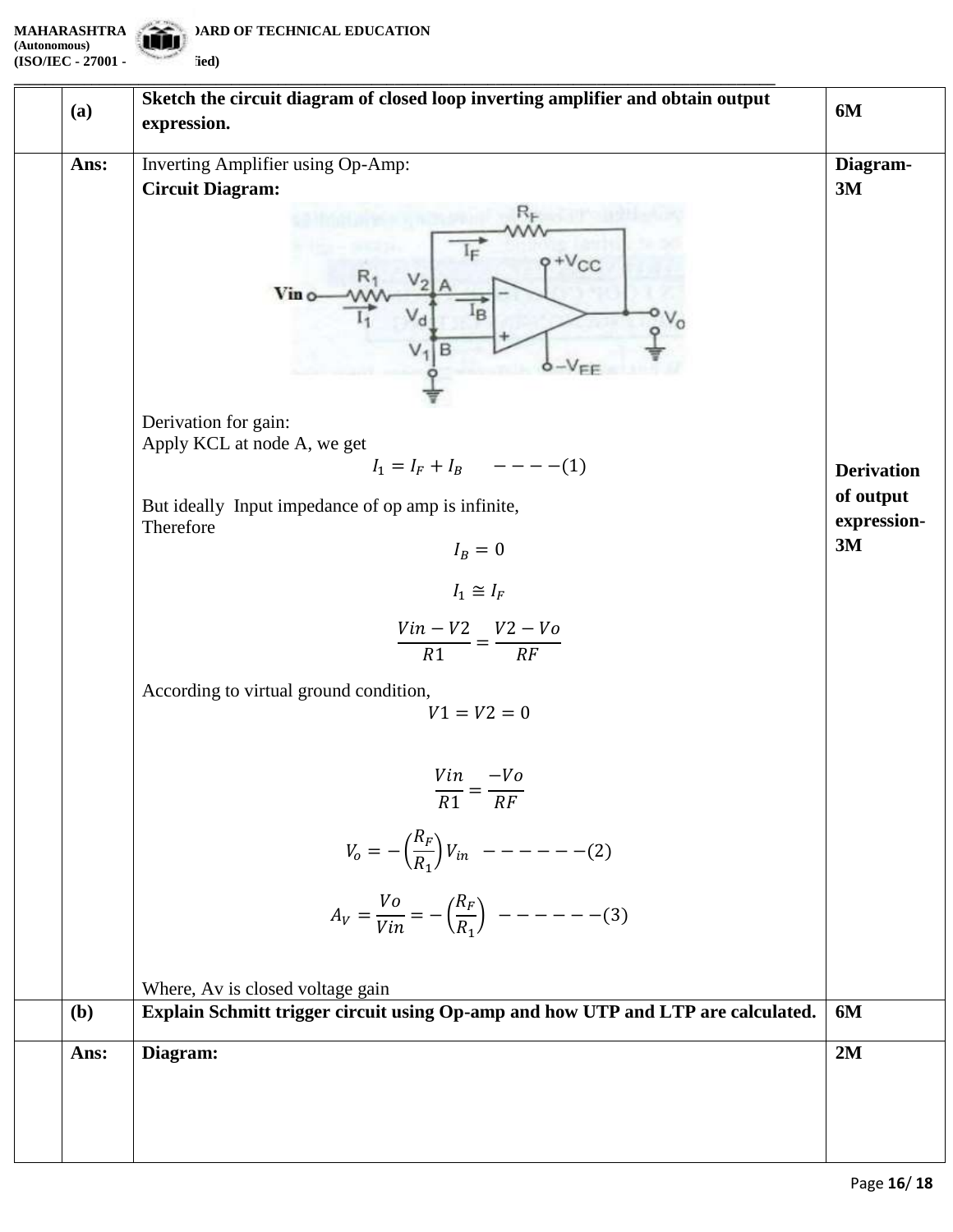**(Autonomous) (ISO/IEC - 27001 - 2013** fied)